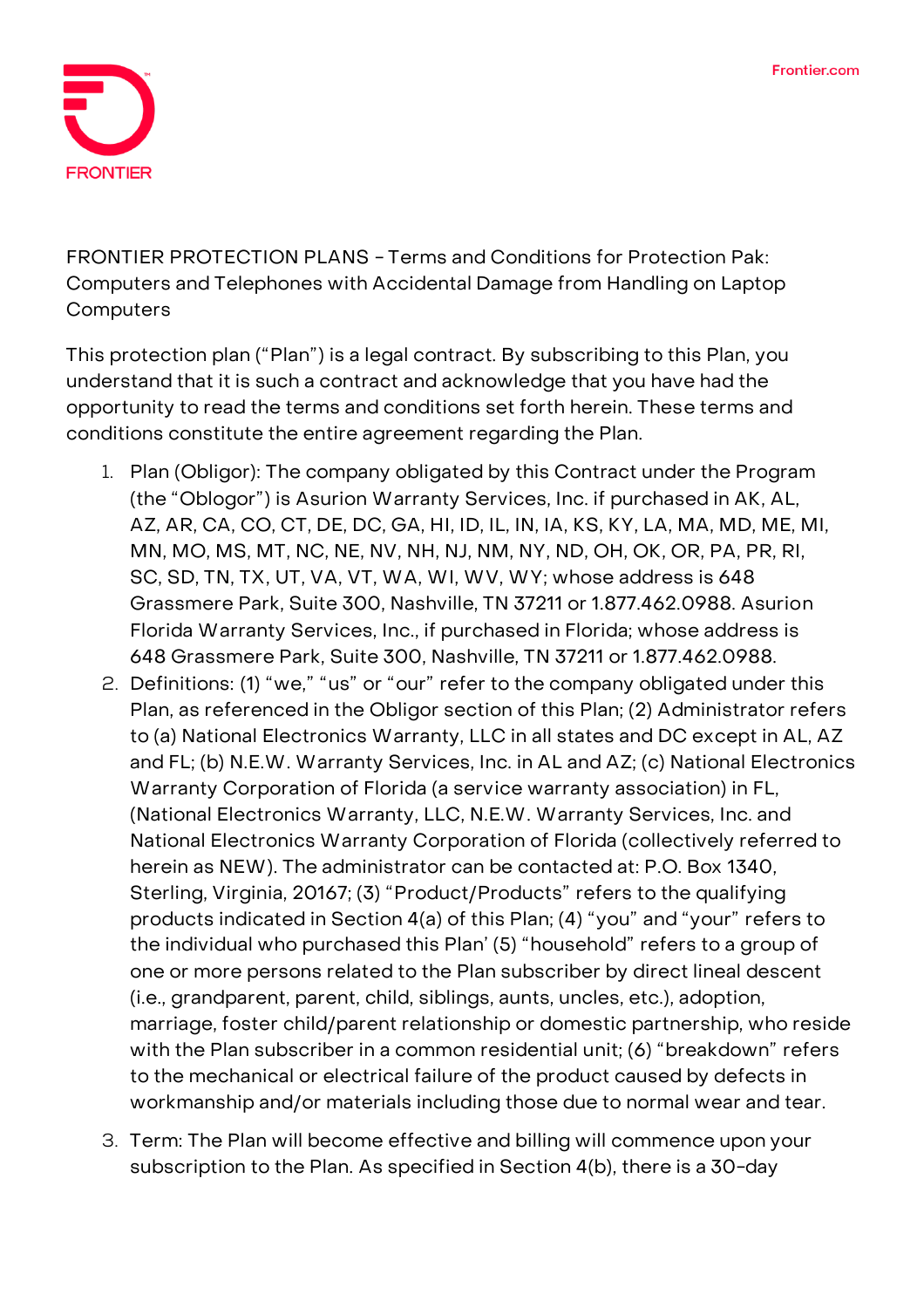

**waiting period before coverage commences.**

- 4. **Coverage:** This Plan provides for the repair or replacement of your product to its standard operating condition if the product fails to perform its intended functions due to a breakdown. In addition, when a Laptop is covered, the plan provides for the repair or replacement of your product to its standard operating condition if the product fails to perform its intended functions due to accidental damage from handling (ADH). ADH covers your Laptop computer from failures as a result of damage from an unexpected or unintentional external event such as drops or spills that arise from your normal daily use of the product as intended by the original manufacturer. ADH does not cover the associated system elements such as keyboard, mouse, monitor, router, modem or Fiber Internet battery. The terms of coverage are further outlined below:
	- a. Qualifying Products: This Plan covers Desktop and Laptop systems and Telephones. A Desktop and or Laptop system consists of a desktop personal computer or laptop computer (collectively referred to as "PC" or "PCs" "and the following: an associated external monitor that is 19" or smaller, keyboard (wired or wireless), mouse (wired or wireless), external broadband modem, and non- commercial router (wired or wireless) and one (1) Fiber Internet back up battery per household. All types of PCs are eligible for coverage under this Plan except PCs which are not equipped with a Windows Operating System version Windows XP or newer or Android version 1.6 or newer and Apple computers which are not equipped with an Apple operating system version OS X (10) or newer or Linux OS with 2009 publication date or newer. Telephones must be single line phones, 2-line phones or caller ID displays.
	- b. Coverage Effective Date**: Coverage under the Plan will commence 31 days after your subscription to the Plan. No service will be provided during the initial 30 days of the Plan. If the Plan is cancelled, coverage will continue for 30 days after the cancellation date. There will be no lapse in coverage if you move to another residence, provided that you continue the Plan and notify Frontier of your new residence address.**
	- c. Primary Residence: Unless otherwise specified, the coverage under this Plan applies to all systems customarily located in your primary residence belonging to you or a member of your household. If you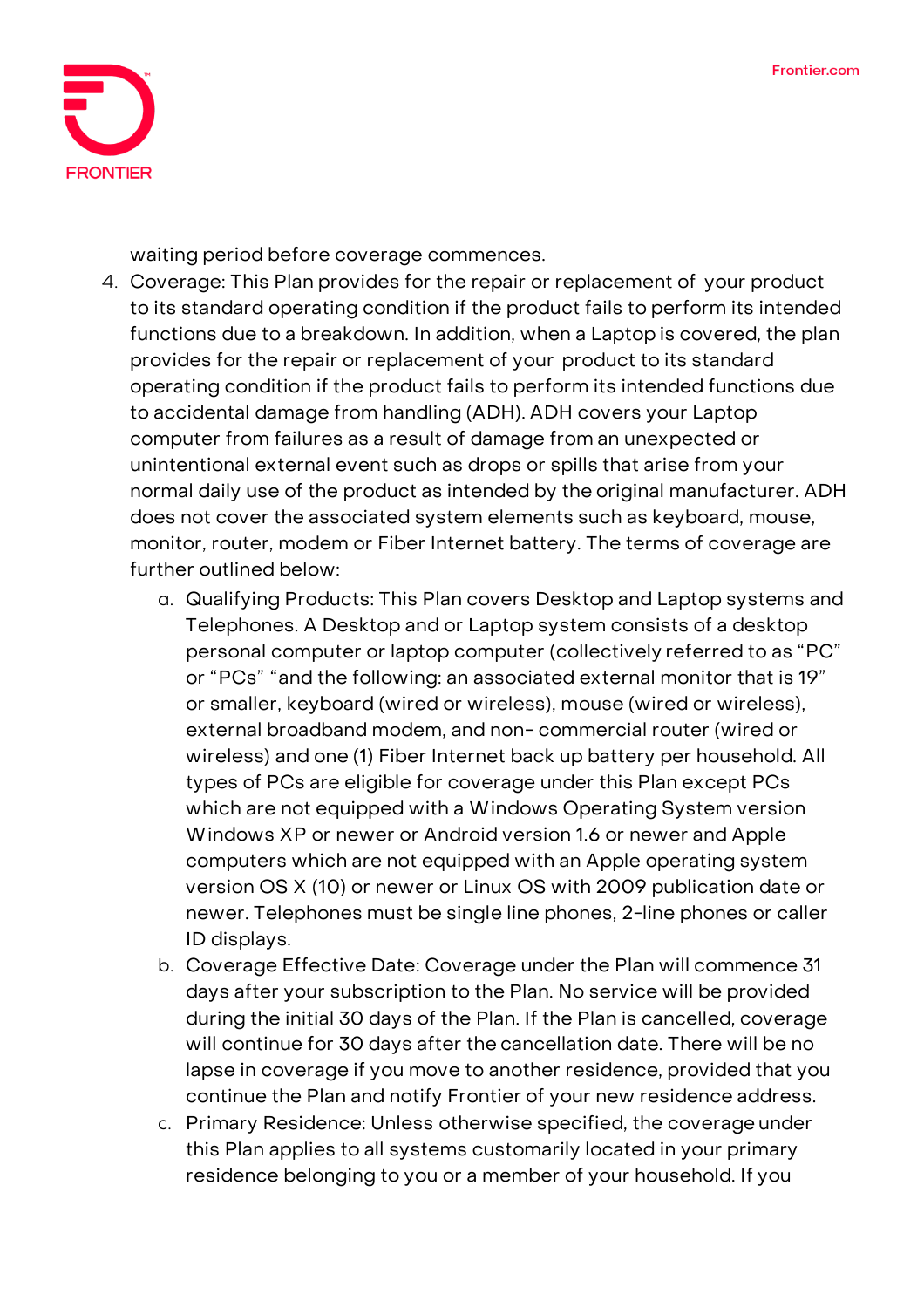

change your primary residence, you are required to notify Frontier of such request or change. In the event that you wish to obtain coverage for more than one residence, additional Plans must be purchased.

- d. Service Fee: **In the event that your PC or monitor requires service, you will be required to pay a service fee in the amount of Eighty- Nine Dollars (\$89.00).** The service fee does not apply to the repair or replacement of a telephone, keyboard, mouse, modem, router or Fiber Internet back up battery. The service fee must be paid and receivedin advance of the service being provided and may be paid through a valid credit card, check or money order.
	- 1. Keyboards, Mice, Modems, Routers: This Plan covers the cost to repair or replace items that are not integrated components of your computer, including the keyboard, mouse, modem or router with ones of like kind and quality. You will not be charged a service fee for claims related to the products listed in this Section 4(d1), however, the costs associated with the repair or replacement of these products will apply toward the aggregate claim limit under the Plan.
	- 2. Telephones: The Plan also covers a replacement telephone/caller id unit. A replacement product will be shipped directly to your billing address along with a return kit and return postage for the defective product. If you fail to return the defective product you may be billed for the replacement product. The product will be replaced with a product comparable in kind and quality. You will not be charged a service fee for claims related to the products listed in this Section 4(d2), however, the costs associated with the repair or replacement of these products will apply toward the aggregate claim limit under the Plan.
	- 3. Fiber Internet back up battery: The Plan covers the replacement of One (1) Fiber Internet backup battery for the life of the plan. You will not be charged a service fee for claims related to the products listedin this Section 4(d3), however, the costs associated with the repair or replacement of these products will apply toward the aggregate claim limit under the Plan.
- e. On-Site Service: If the product requiring service is a desktop computer, it will be serviced on-site. We will use our best efforts to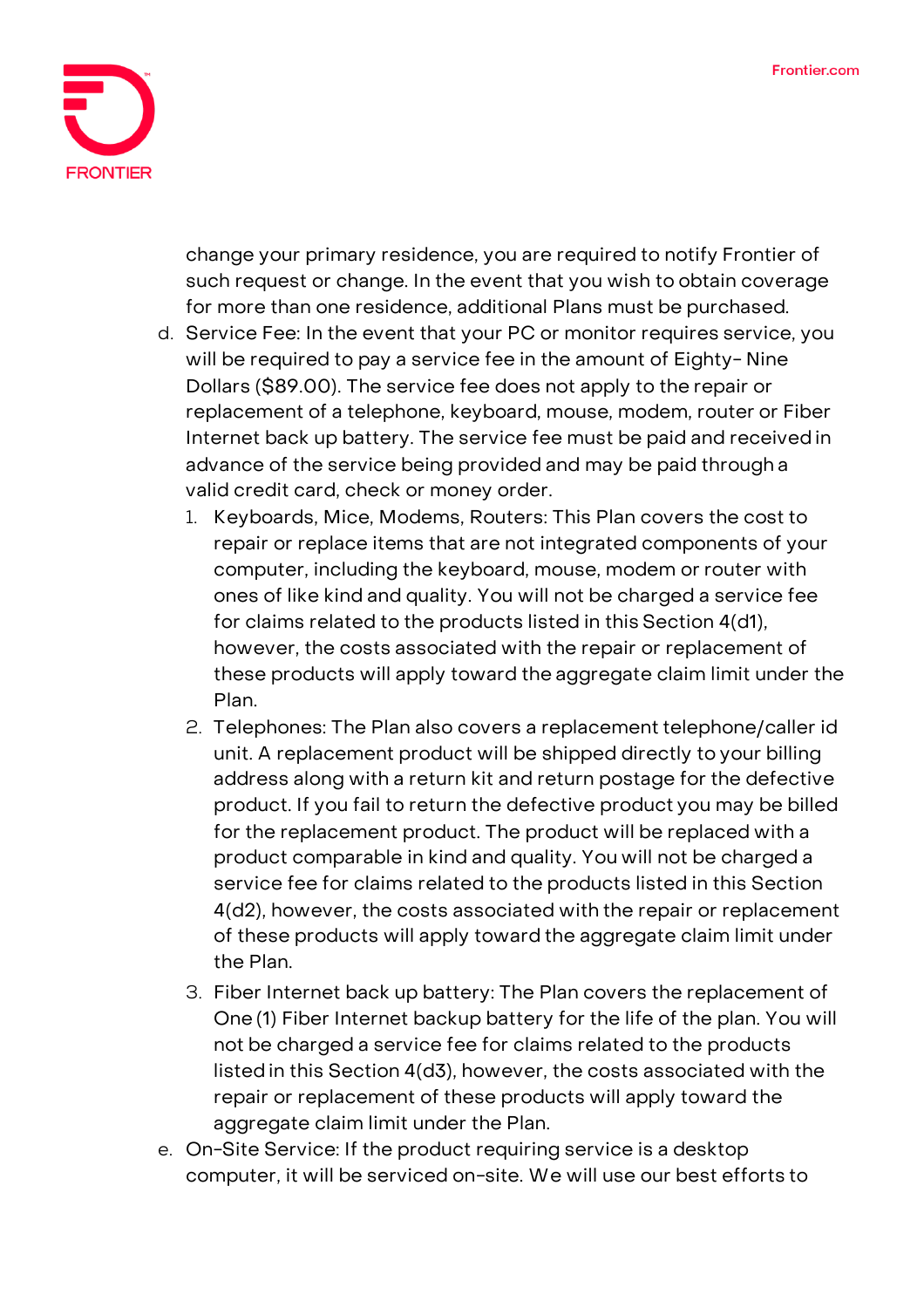

have an authorized service provider contact you within one (1) business day of your initial call to arrange for service. Service will be provided during regular business hours Monday through Friday, except holidays. An adult (18 years or older) must be present during the time of service. You must provide a safe, non-threatening environment for our specialists in order to receive on-site service. Due to environmental or technical requirements, if certain repairs cannot be completed where the product is located and must be repaired at another location, this Plan will cover all shipping and handling costs. The product must be located at your primary residence at the time of service.

- f. Repair Depot Service: If the product requiring service is a laptop computer or monitor, it will be shipped to a designated repair depot location for service. We will use our best efforts to ship a carton, prepaid shipping label and instructions for shipping your product to you within two (2) business days of your initial call for service. This Plan provides for next business day shipping. All shipping costs are covered by the Plan.
- g. Advance Replacement for Telephones/Caller ID Units: A replacement product will be shipped directly to your billing address along with a return kit and return postage for the defective product. If you fail to return the defective product you may be billed for the replacement product. The product will be replaced with a product comparable in kind and quality subject to the provisions cited herein. We make no representation or warranty that any replacement product will be identical or substantially identical to the product submitted for replacement. Replacement will be with a new or refurbished product, at our sole discretion.
- h. Power Surge Protection: The Plan provides power surge protection in the absence of any other insurance coverage. If your product is damaged as a result of a power surge, we will service your product in accordance with the terms herein.
- i. Subscriber Eligibility. Only customers residing in the United States are eligible for coverage under the Plan.
- j. Replacement Products: If we opt to provide you a replacement product under the Plan, we reserve the right to retain ownership of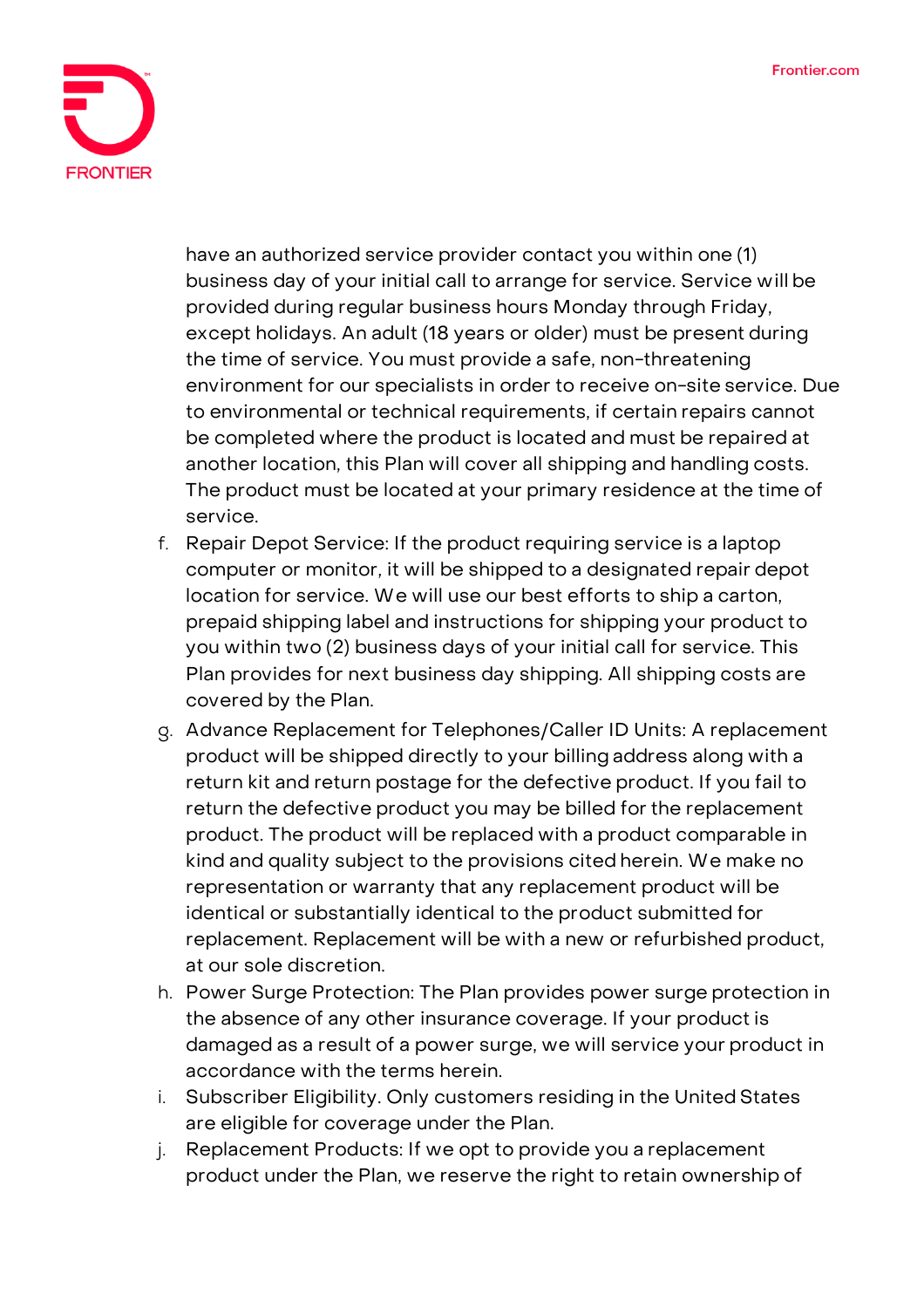

your defective product. At our sole discretion, we may require that you return the defective product to our designated repair depot location as a condition to receiving your replacement product. Shipping costs associated with the return of the product will be paid by us.

- 5. **Registration:** Registration of this Plan is not required. At your option, you may register the products to be covered by the Plan at any time duringthe coverage period. Changes and/or updates to the list of covered products can be made by updating your online account at this web address.
- 6. **Plan Limits of Liability (Aggregate Claim Limit):** Under the Plan, claims cannot exceed \$2,000 per 12-month rolling period which commences on the date of your first claim. We will be responsible for informing you, at the time of the claim, if you have reached the \$2,000 aggregate claim limit. The retail value of any repairs shall be equal to the market retail value of parts and labor charges for repairing the product, as determined at our sole discretion, provided that the retail value for any repair shall not exceed the total retail value of a comparable replacement product. In the event that you reach the 12-month aggregate claim limit for claims (\$2,000) and the product requires additional repairs, we will provide you with information on how to get the product repaired; however, we will not be responsible for any costs related to these repairs.
- 7. **Your Responsibilities:** This Plan is for your use only and may not be assigned. Products owned by anyone other than you or members of your household will not be covered by the Plan. Any abuse of the Plan by you, including but not limited to seeking replacement of a product not belonging to you, may result in termination of the Plan upon notice. The Product must be in good working condition prior to your Plan subscription. You must follow the instructions that are in the owner's manual for proper use, care and maintenance of the Product. Failure to follow the manufacturer's maintenance and service guidelines may result in the denial of coverage under this Plan. We strongly recommend (but do not require as a condition of this Plan) the regular back up of data and software. It is important that you back up all data files on your PC prior to the commencement of service; repairs to your PC may result in the deletion of such data files. Please retain these terms and conditions for your records.
- 8. **Payment:** You agree to pay monthly charges for this Plan as such charges may appear on your monthly bill from Frontier Communications Corporation. The monthly rate for the Plan was provided to you at the time you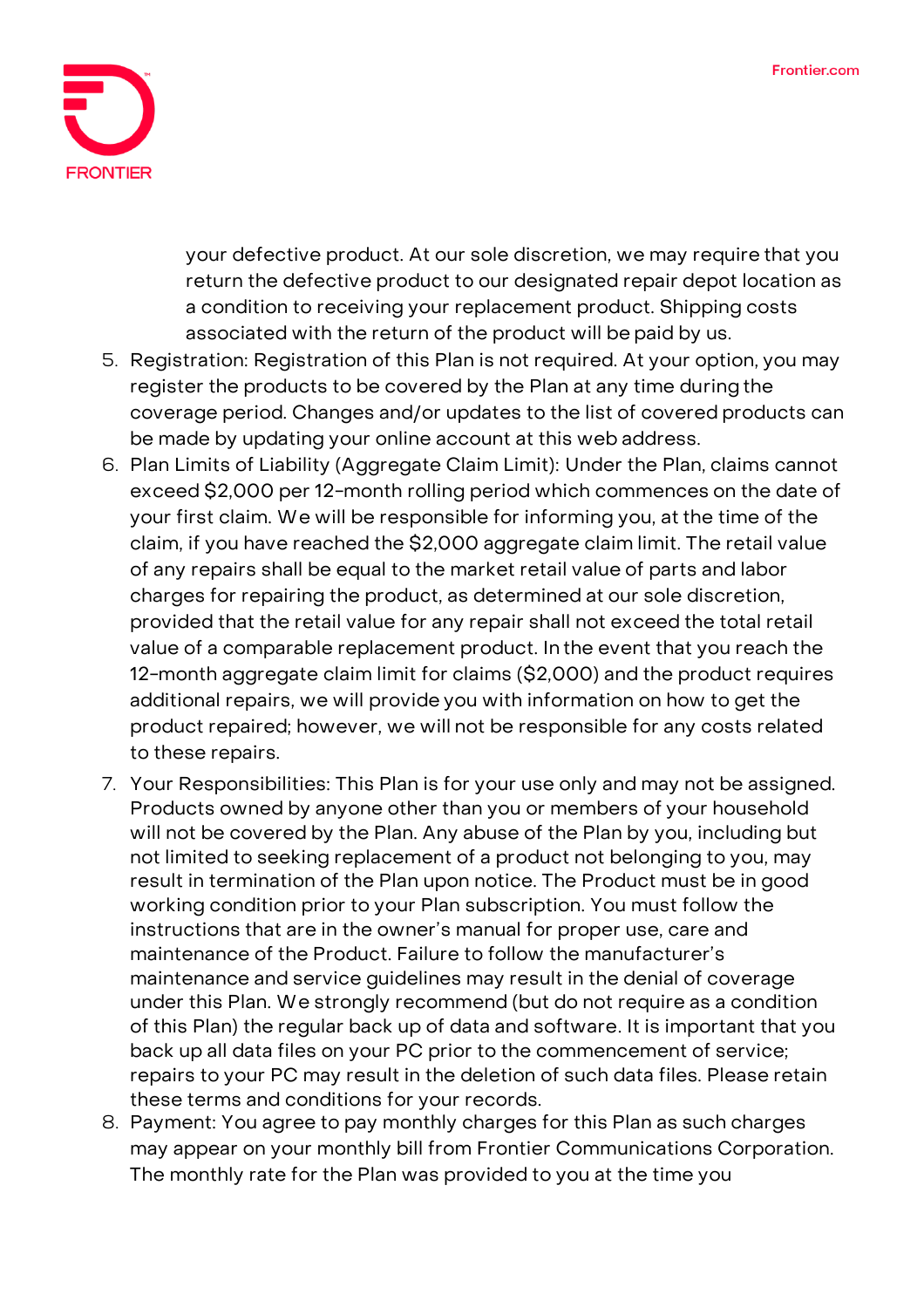

subscribed to the Plan. You may contact your Frontier representative for the current applicable rate for the Plan. Non-payment may result in cancellation of the Plan. All charges, plus all applicable taxes, shall be due and payable by the due date stated on your Frontier bill.

- 9. **If Your Product Needs Service:** In the event the product fails to operate, you may, 30 days after subscription to this Plan, file a claim by calling 1.877.462.0988, 24 hours a day, 7 days a week, excluding national holidays. As stated above, service for your PCs or monitors is subject to your payment of a \$89.00 service fee for each claim. There will be no service fee required for servicing keyboards, mice, modems, routers or a Fiber Internet back up battery, which are not an integrated component of your PC. **AT OUR OPTION, REPLACEMENTS WILL BE NEW, REBUILT, REFURBISHED, OR NON-ORIGINAL MANUFACTURER'S PARTS OR PRODUCTS THAT PERFORM TO THE ORIGINAL FACTORY SPECIFICATIONS.** If, at our sole discretion, it is determined that the product cannot be repaired, we will offer you a replacement product of like kind and quality, either new or refurbished. The cost of the replacement product cannot exceed the available balance of funds under the aggregate claim limit. Repaired or replaced products are warranted by us for 90 days from the date of product receipt by you. In the event that the product fails to function properly during such 90 days, we will repair or replace the product at no cost to you. Such services will not be charged against your aggregate claim limit under the Plan. If you choose not to accept the replacement product which we offer you, then we will provide a payment to you in the form of a gift card or check based on the fair market value of the product as determined by us, based upon the age of the product. This payment amount cannot exceed the available balance of funds under the aggregate claim limit.
- 10. **Insurance Securing this Plan:** This Contract is not an insurance policy. This Contract is secured by an insurance policy provided by Liberty Mutual Insurance Company, in the following jurisdictions only: AL, AR, CA, CT, FL, GA, HI, IL, KY, MN, MO, MT, NC, NH, NV, OH, OK, OR, SC, TX, VA, VT, WA, WI, WY and all other states required by law. In NY, this Contract is secured by an insurance policy provided by Liberty Insurance Underwriters Inc. If You reside in one of these listed states and, within sixty (60) days We have not paid a covered claim, provided You with a refund owed or You are otherwise dissatisfied, You may make a claim directly to the insurance company at 175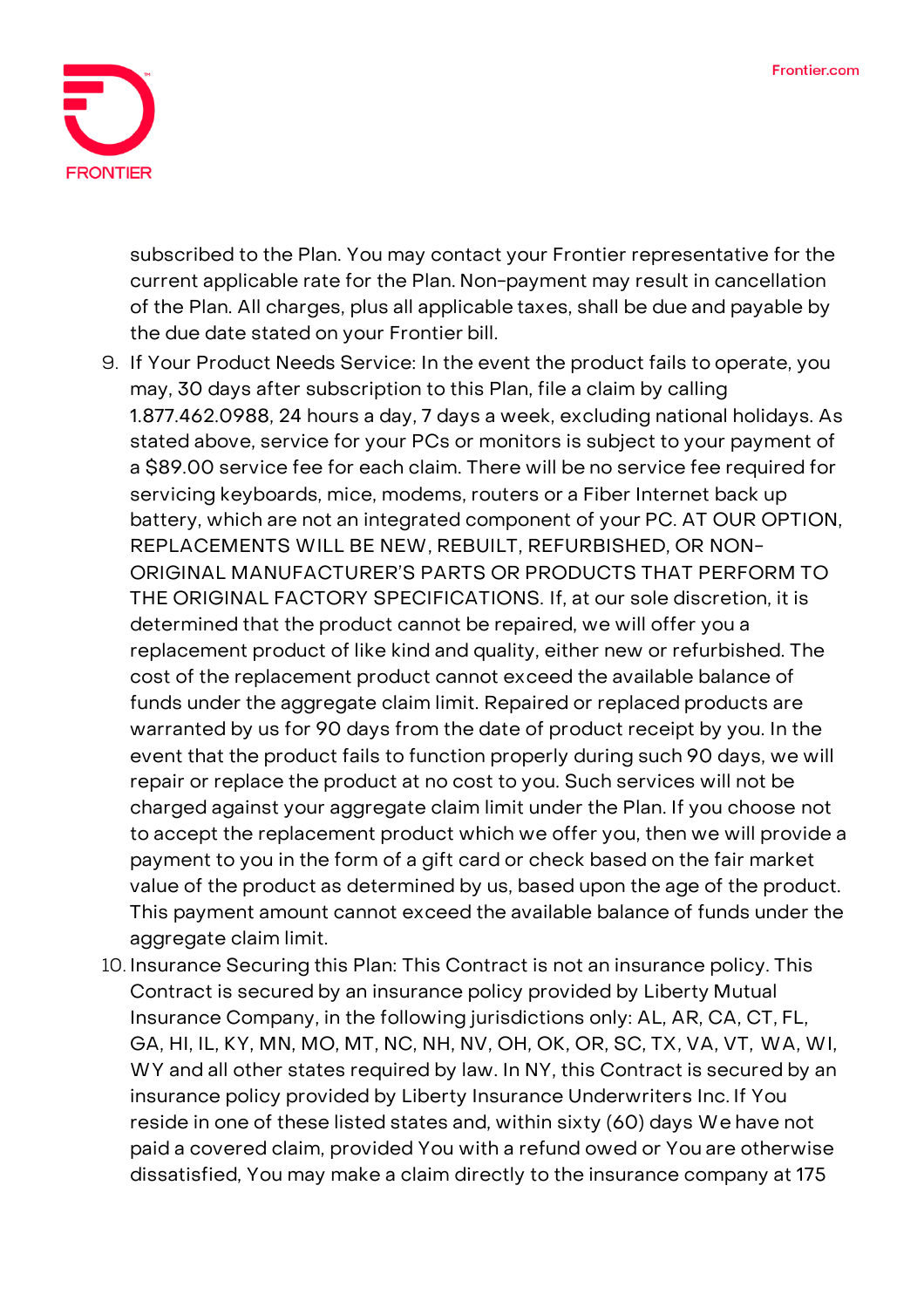

Berkley Street, Boston, Massachusetts, 02116 or 1.617.357.9500.

- 11. **Exclusions What Is Not Covered:** This Plan does not cover the following:
	- a. Products with pre-existing conditions at the time of your subscription to the Plan;
	- b. Batteries (except for a Fiber Internet back up battery);
	- c. Failure of a Fiber Internet back up battery due to improper use or use with unauthorized products or any Fiber Internet back up battery previously replaced under this Plan or any other Frontier service plan owned by you;
	- d. Components or products used for any commercial, public, lease or other non-residential purpose;
	- e. Cosmetic defects, damage to or failures of non-operational components that do not inhibit the proper operation and performance of a covered item, such as but not limited to: appearance parts; broken hinges; cracked cases; decorative finishing; finish defects; handles; nonfunctional plastic; trim; accessories; attachments;
	- f. Damage or costs resulting from: improper installation or setup; use in any combinations not approved in the manufacturer's specifications; unauthorized modifications, alterations, repairs or repair personnel;
	- g. Failure, inoperability, or disruption of any product or product functions due to any design flaw or systemic manufacturing defect;
	- h. Failures, damage or loss caused by any physical force external to the product, whether accidental or intentional, including but not limited to: any disaster, whether natural (acts of God) or man-made, whether local or catastrophic; abuse; acts of war; civil disorders; corrosion; dirt; mold; dust; earthquake; fire; hail; insects or other animals; liquid immersion; malicious mischief; misuse; negligence; nuclear accident; riot; rust; sand; smoke; storm; terrorist attack; vandalism; wind;
	- i. Costs associated with installation or de-installation of any product;
	- j. PC peripherals such as printers, external speakers and/or scanners;
	- k. Televisions that are used as a PC monitor;
	- l. Burned-in images and pixel failure within designed specifications or that do not materially alter the product's functionality;
	- m. Wireless repeaters, Fiber Internet routers, signal boost routers, additional base stations;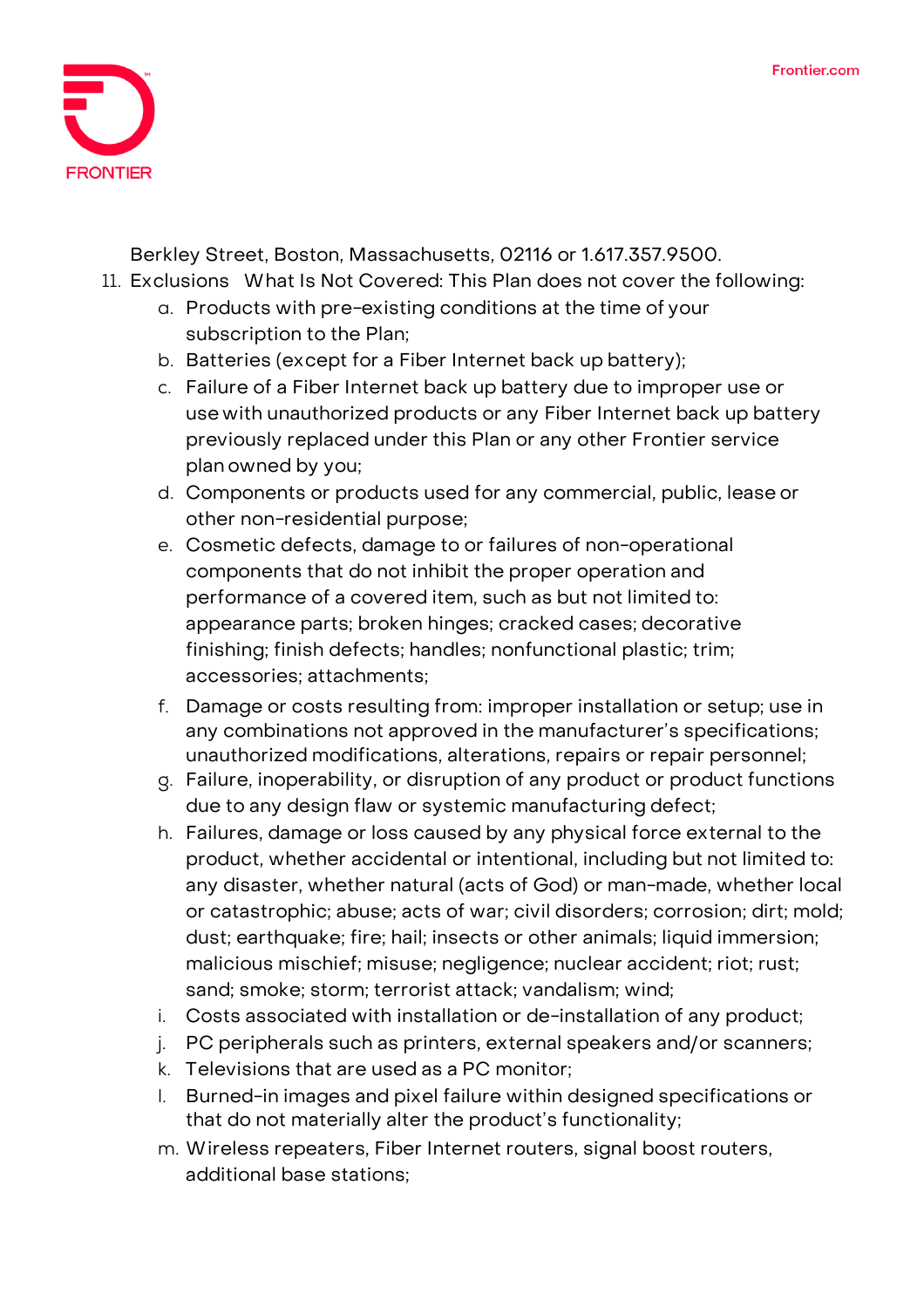

- n. Adjunct devices, or any devide that is not build into the PC's CPU housing, except a keyboard, mouse, broadband modem, router or Fiber Internet back up battery;
- o. PCs that do not have administrator's permission. Covered PCs must be able to upload and download software;
- p. Products that are not owned by you or a member of your household, leased and rented products, or products that are not customarily located in your specified residence;
- q. Loss or damage to the product either while in storage or in the course of transit, delivery, or redelivery, except where the loss or damage occurs while your product is located at our designated repair depot;
- r. Normal periodic or preventative maintenance, inspections, cleaning, or tune-ups; minor adjustments and settings outlined in the product owner's manual that the user can perform; costs related to any service request which results in customer education or no problem found;
- s. Products whose serial number has been altered or removed;
- t. Products located outside the United States;
- u. Repair or replacement covered by a manufacturer recall in effect at the time of the failure;
- v. Support or repairs to software; loss or damage to software due to any cause; including but not limited to, computer virus; worm; Trojan programs; adware, spyware, firmware or any other software program;
- w. Data or software of any kind that is deleted or damaged during a repair or replacement under this Plan;
- x. Special, indirect, or consequential damages or losses;
- y. Theft or loss of the product;
- z. Customer built or assembled computers;
- aa. Decorative/Novelty telephone sets (e.g., football phones); facsimile machines; leased equipment; cellular phones, pagers, ancillary equipment;
- bb. Telephone accessories including, but not limited to, headsets, cords, and the like;
- cc. Special needs accessories including, but not limited to, handset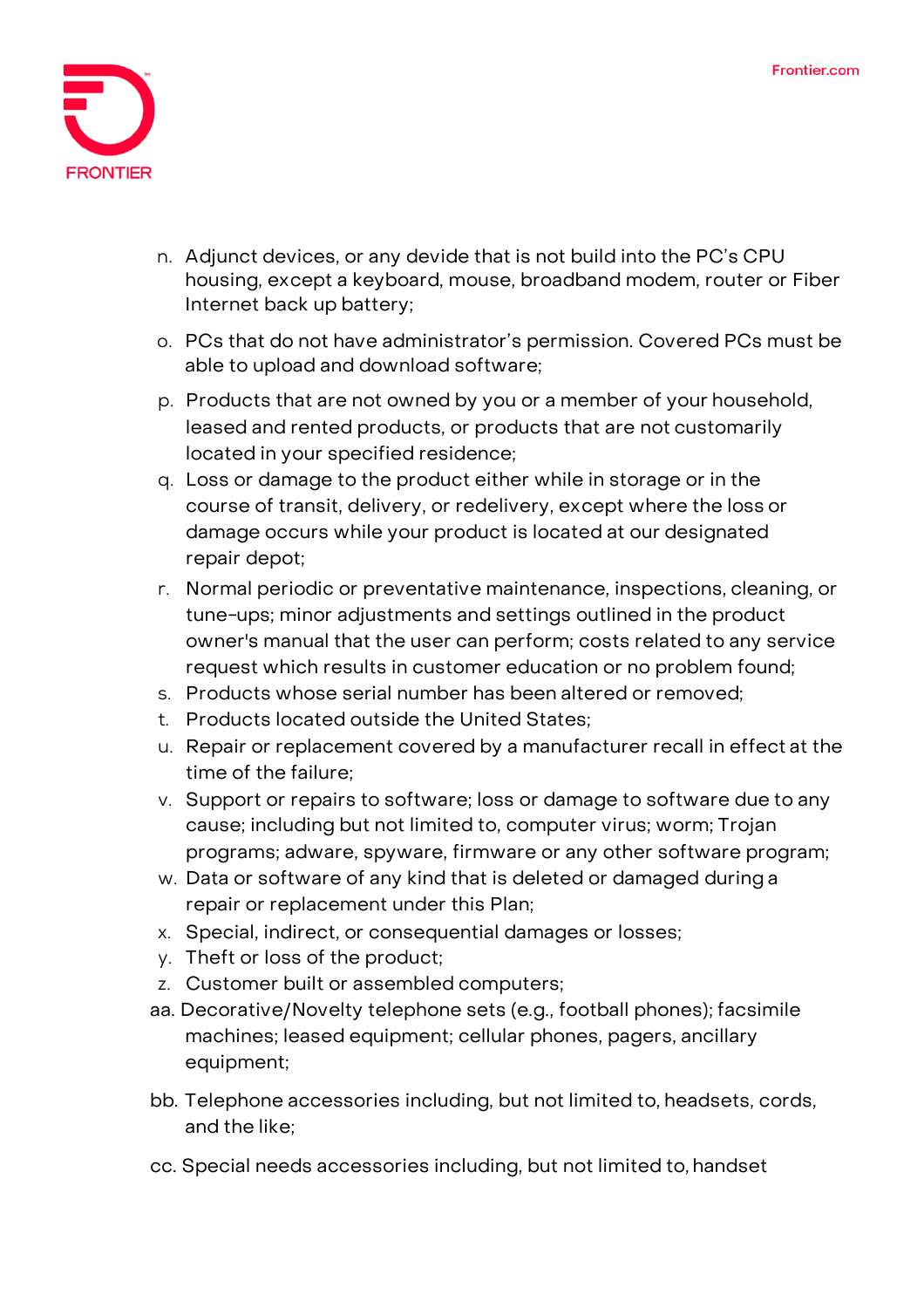

boosters, visual ring indicators, and the like;

- dd. Rotary or hardwired telephones and VoIP enabled phones; ee. Telephones with 3 or more lines or PBX/Key systems;
- ff. Answering machines, telephones with integrated answering machines, and other non-telephone equipment (other than Caller ID display units);
- gg. Computer telephony equipment
- 12. **Renewal:** This Plan automatically renews from month to month until cancelled.
- 13. **Transfer:** This Plan is not transferable to another party.
- 14. **Cancellation:** This Plan is provided on a month-to-month basis and can be canceled by you at any time for any reason by notifying Frontier's local business office (or other number that Frontier may designate for such purpose) or by notifying NEW in writing at P.O. Box 1818, Sterling, VA 20166. We may elect not to renew the Plan upon 30 days written notice to you. Upon any termination or cancellation by you or Frontier, you will have coverage provided, at no cost for an additional thirty (30) days after the date of termination or cancellation of this Plan. All claims under this Plan must be reported to us within thirty (30) days after cancellation of the Plan.
- 15. **Changes to the Plan:** WE MAY CHANGE THE MONTHLY CHARGE FOR THE PLAN, OR WE MAY CHANGE THESE TERMS AND CONDITIONS FROM TIME TO TIME UPON THIRTY (30) DAYS WRITTEN NOTICE TO YOU. SUCH NOTICE MAY BE PROVIDED AS A MESSAGE PRINTED ON THE FRONTIER BILL, IN A SEPARATE MAILING OR EMAIL OR BY ANY OTHER REASONABLE METHOD AT FRONTIER'S DISC RETION. IF YOU DO NOT AGREE TO THE MODIFIED CHARGES OR TERMS OF THE AGREEMENT, YOU MAY CANCEL THE PLAN BY NOTICE TO FRONTIER AT ANY TIME IN ACCORDANCE WITH THESE TERMS AND CONDITIONS. THE PAYMENT OF APPLICABLE CHARGES BY YOU, OR A REQUEST FOR SERVICE UNDER THE PLANS, AFTER RECEIVING SUCH NOTICE OF A CHANGE IN THE CHARGES OR OTHER TERMS AND CONDITIONS WILL BE DEEMED TO BE ASSENT BY YOU TO THE CHANGE (S) IN THE CHARGES, TERMS OR CONDITIONS.
- 16. **Limitation of Liability:** Our liability for any negligence, error, mistake, or omission regarding the Plan or replacement of product(s) under the Plan is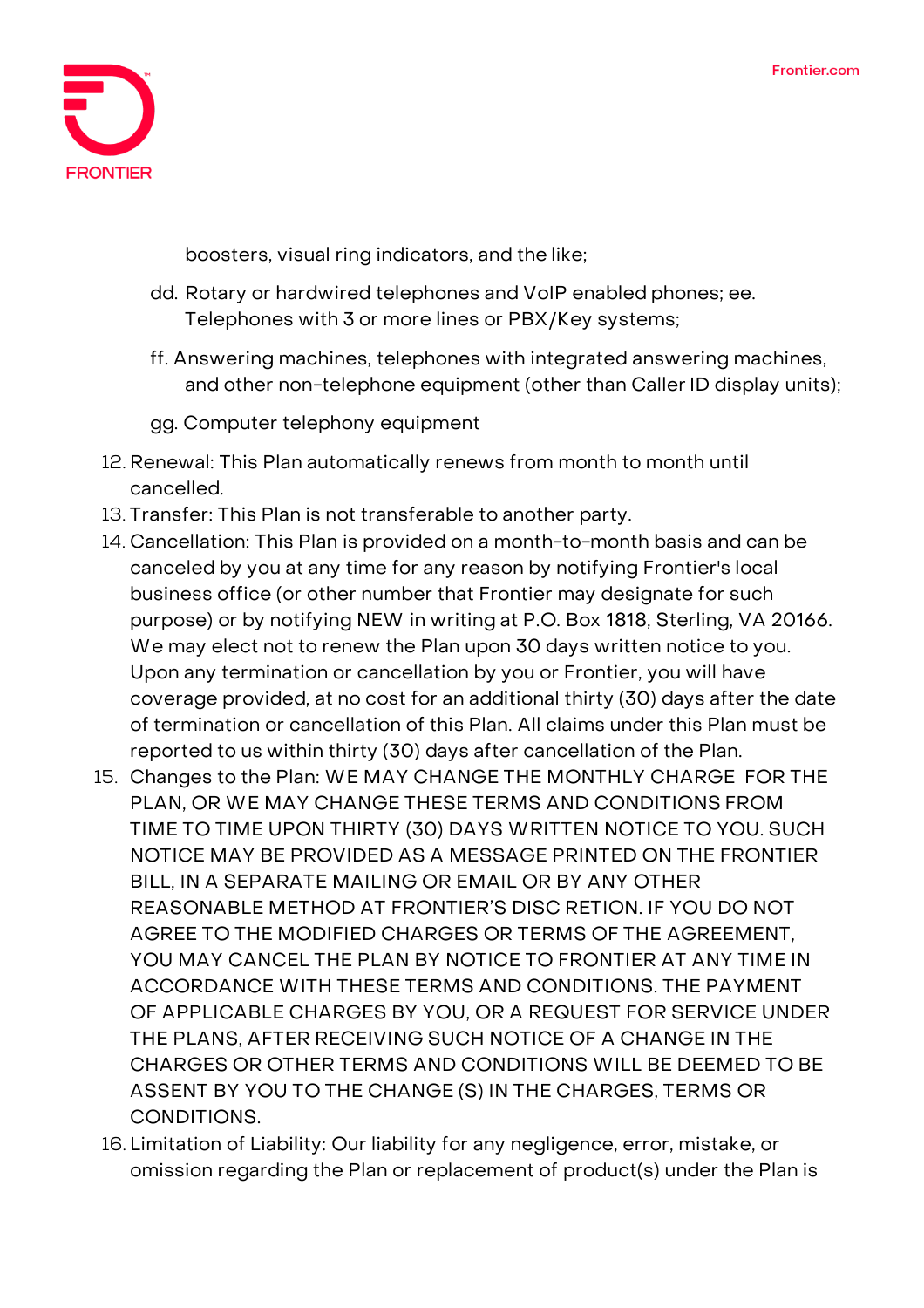

limited to a correction of any such error, mistake or omission. If such a correction is not possible, our liability will be limited to charges paid to Frontier in the applicable month pursuant to the Plan. Any refund must be requested by you. IN NO EVENT WILL THE PLAN OBLIGOR, ADMINISTRATOR OR FRONTIER BE LIABLE FOR INDIRECT, INCIDENTAL OR CONSEQUENTIAL DAMAGES INCLUDING BUT NOT LIMITED TO PERSONAL INJURIES OR LOSS OF INCOME ARISING OUT OF OR CONNECTED TO THE PROVISION OF THE PLAN, REPAIR OR REPLACEMENT OF PRODUCTS UNDER THE PLAN AND CAUSED BY NEGLIGENCE, ERROR, MISTAKE OR OMISSION ON THE PART OF THE PLAN OBLIGOR, ADMINISTRATOR OR FRONTIER OR THEIR RESPECTIVE EMPLOYEES, AGENTS OR SUBCONTRACTORS.

- 17. **Force Majeure:** We shall not be held responsible for any delay or failure in performance of any part of this Plan to the extent that such delay or failure is caused by fire, flood, explosion, war, strike, embargo, government requirement, regulatory agency requirement civil or military authority, acts of God, or other similar causes beyond our control.
- 18. **Non-waiver:** Our failure in any circumstance to require strict adherence to any term or condition set forth herein shall not be deemed a waiver by us of any such term or condition under any other circumstance or of any other term or condition set forth herein.

**If You Reside In One Of The Following States, These Provisions Apply To You:**

**Alabama:** You are entitled to a "Free Look" period for this Plan. This Plan will be considered void and we will refund you the purchase price of the Plan if you have not made a claim under this Plan and you have returned the Plan to us a) within 20 days after the date we have mailed the Plan to you, b) within 10 days after you have received the Plan if the Plan was furnished to you at the time the Plan was purchased, or c) within a longer time period if specified in the Plan. If we fail to pay the cancellation refund within forty-five (45) days of your written request, we will pay you a penalty of ten percent (10%) of the Plan purchase price for each thirty (30) day period or portion thereof that the refund and any accrued penalties remain unpaid. The right to void this Plan applies only to the original Plan purchaser and is not transferable. If we cancel this Plan, no cancellation fee will be imposed. If we cancel this Plan for reasons other than nonpayment, a material misrepresentation made by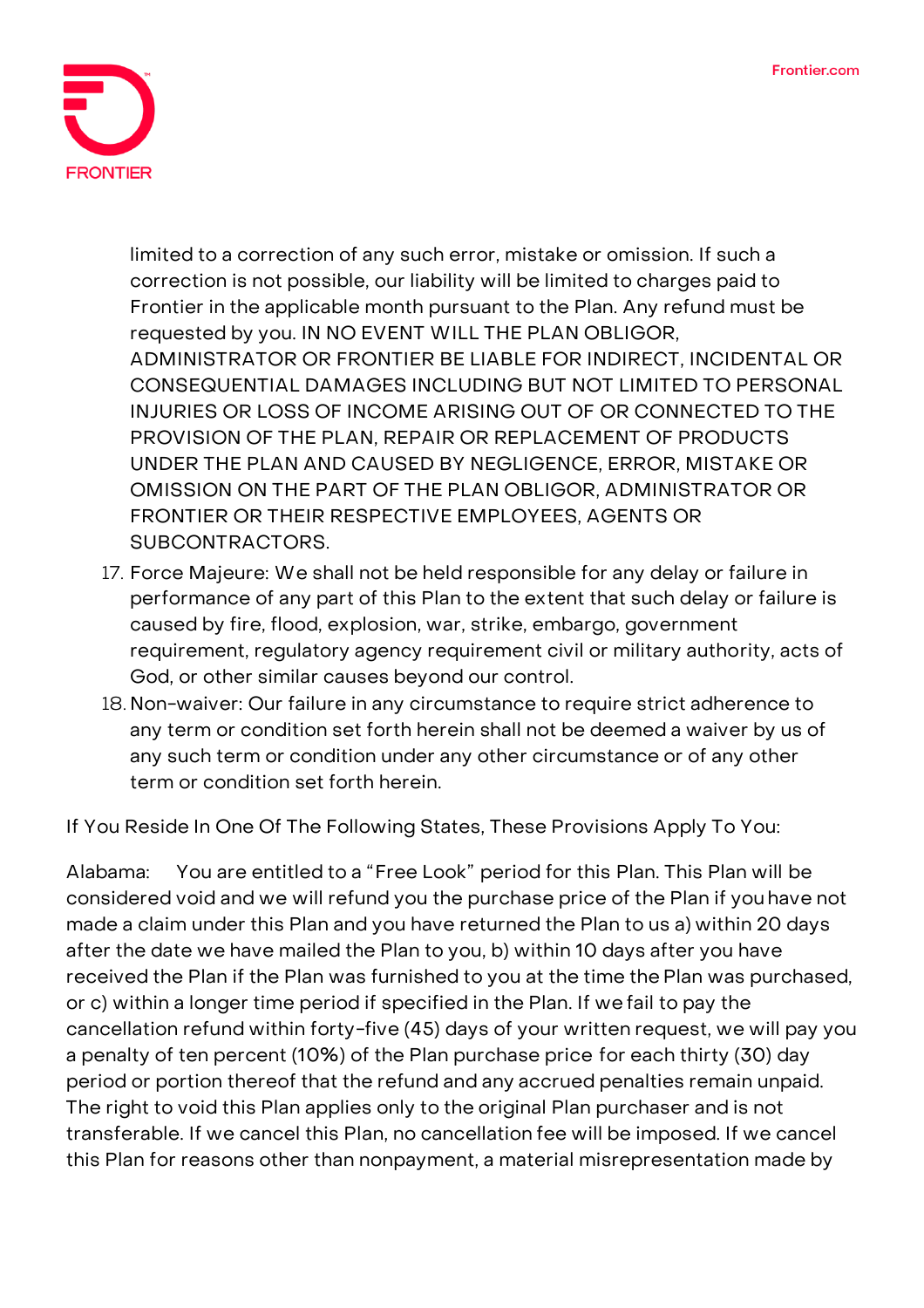

you to us or because of a substantial breach of duties by you relating to the product or its use, we will mail a written notice to you at least five (5) days prior to cancellation. The notice of cancellation shall state the effective date of cancellation and the reason for cancellation.

**Arizona:** If your written notice of cancellation is received prior to the expiration date, the administrator shall refund the remaining pro-rata price, regardless of prior services rendered under this Plan. The pre-existing condition exclusion does not apply to conditions occurring prior to the sale of the consumer product by the Obligor, its assignees, subcontractors and/or representatives.

**California:** You may cancel this Plan for any reason at any time. To cancel it, submit your request in writing to NEW at P.O. Box 1818, Sterling, VA 20166.For all products other than home appliances and home electronic products, the Cancellation provision is amended as follows: If the Plan is cancelled: (a) within sixty (60) days of the receipt of this Plan, you shall receive a full refund of the price paid for the Plan provided no service has been performed, or (b) after sixty (60) days, you will receive a pro rata refund, less the cost of any service received. If we elect to not renew this Plan, we will provide you with a 60-day written notice.

**Connecticut:** The expiration date of this Plan shall automatically be extended by the duration that the product is in our custody being repaired. In the event of a dispute with the administrator, you may contact the State of Connecticut Insurance Department, PO Box 816, Hartford, CT 06142-0816, Attn: Consumer Affairs. The written complaint must contain a description of the dispute, the purchase price of the product, the cost of repair of the product and a copy of the Plan.

**Florida:** The Plan shall be cancelled by us for fraud or material misrepresentation, including but not limited to commercial or rental use. Unauthorized repair or replacement of covered equipment shall result in the cancellation of the Plan by us. In the event of cancellation by us, written notice of cancellation shall be mailed to you not less than sixty (60) days before cancellation is effective. This Plan can be cancelled by you at any time for any reason by emailing, mailing or delivering to us notice of cancellation. If the Plan is cancelled: (a) within thirty (30) days of the receipt of the Plan, you shall receive a full refund of the price paid for the Plan provided no service has beenperformed, or (b) after thirty (30) days, you will receive a refund based on 100% of unearned pro rata premium less any claims that have been paid or less the cost of repairs made by us. If we cancel the Plan, the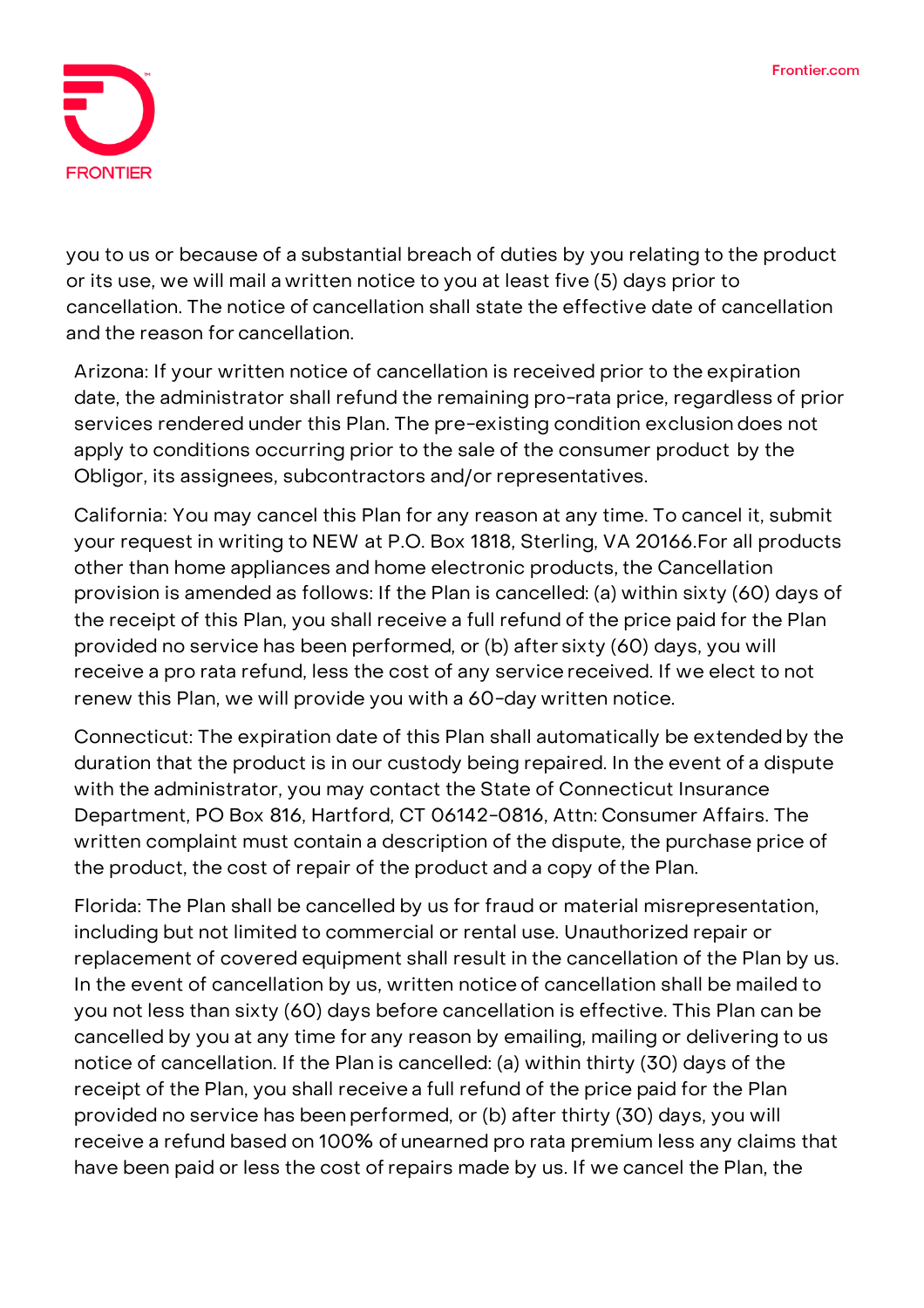

return premium is based upon 100% of the unearned pro rata premium. Only a check payable to you will be issued by us if your product cannot be repaired or replaced pursuant to the terms and conditions of this Plan. If we determine in our sole discretion that your product cannot be repaired or your product provides for replacement instead ofrepair, we will replace your product with a product of like kind and quality that is of comparable performance or reimburse you for replacement of the product with a check, at our discretion, equal to the fair market value of the product as determined by us, based upon the age of the product. In Florida, the Sales Rep ID is: E058336.

**Georgia:** This Plan shall be non-cancelable by us except for fraud, material misrepresentation, or failure to pay consideration due therefore. The cancellation shall be in writing and shall conform to the requirements of Code 33-24-44. You may cancel at any time upon demand and surrender of thePlan and we shall refund the excess of the consideration paid for the Plan above the customary short rate for the expired term of the Plan. The Plan excludes coverage for incidental and consequential damages and pre-existingconditions only to the extent such damages or conditions are known to you or reasonably should have been known to you.

**Illinois:** You may cancel this Plan: a) within thirty (30) days after its purchase if no service has been provided and a full refund of the Plan price, less a cancellation fee not to exceed the lesser of ten percent (10%) of the Plan price or fifty dollars (\$50.00); or b) at any other time and a pro rata refund of the Plan price for the unexpired term of the Plan, based on the number of elapsed months less the value of any service received, and the cancellation fee not to exceed the lesser of ten percent (10%) of the Plan price or fifty dollars (\$50.00).

**Nevada:** If the plan is cancelled, no deduction shall be made from the refund for the cost of any service received. If you cancel this Plan after thirty (30) days from purchase, you will receive a pro rata refund based on the days remaining, less a cancellation fee of twenty-five dollars (\$25.00) or ten percent (10%) of the Plan fee, whichever is less. If we fail to pay the cancellation refund within 45 days of your written request, we will pay you a penalty of ten percent (10%) of the purchase price for each thirty (30) day period or portion thereof that the refund and any accrued penalties remain unpaid. This Plan may be cancelled due to unauthorized repair which results in a material change in the nature or extent of the risk, occurring after the first effective date of the current policy, which causes the risk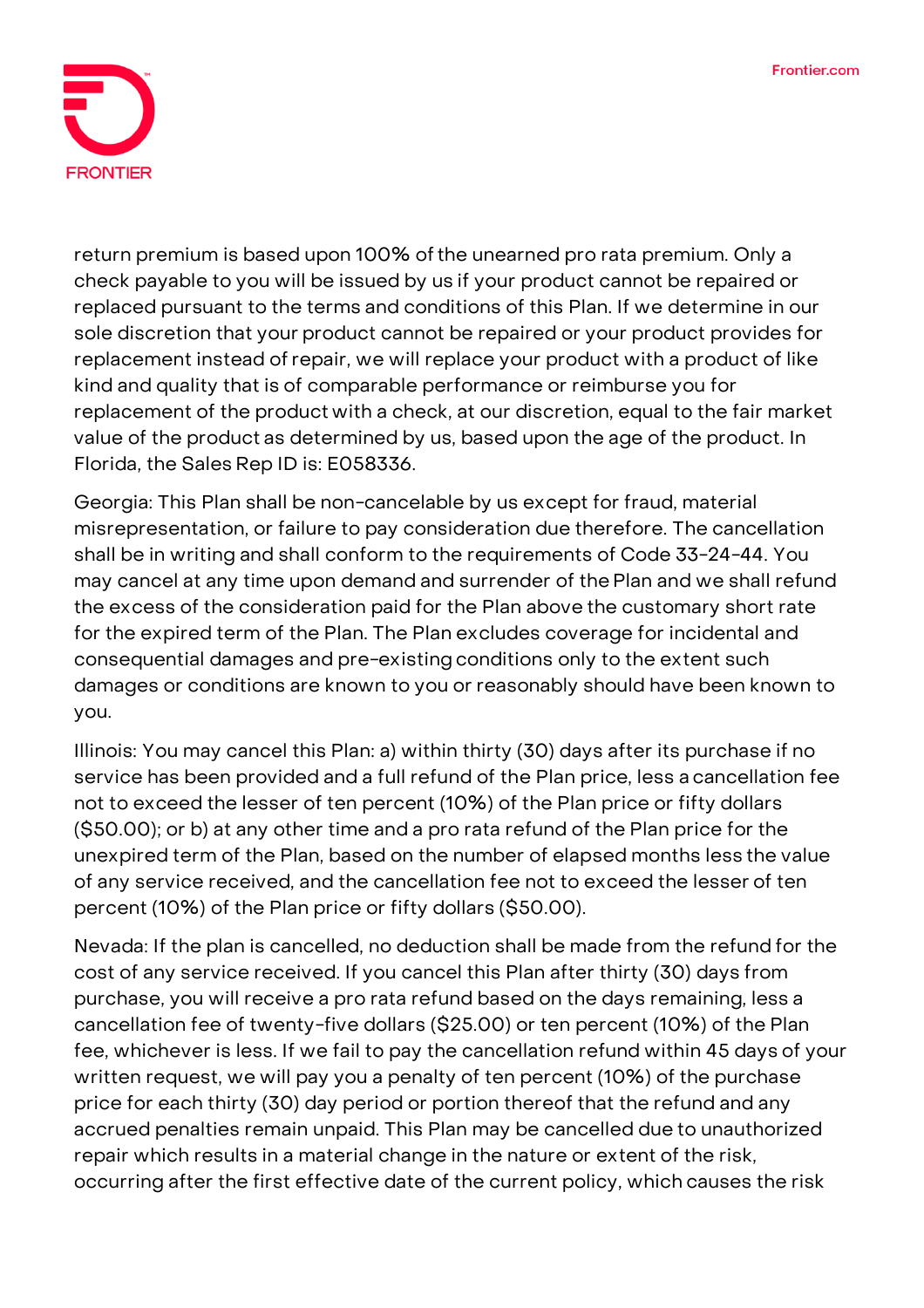

of loss to be substantially and materially increased beyond that contemplated at the time the policy was issued or last renewed. This Plan will be considered void and we will refund you the purchase price of the Plan if you have not made a claim under this Plan and you have returned the Plan to us a) within 20 days after the date we have mailed the Plan to you, b) within 10 days after you have received the Plan if the Plan was furnished to you at the time thePlan was purchased, or c) within a longer time period if specified in the Plan.

**New Hampshire:** In the event you do not receive satisfaction under this Plan, you may contact the New Hampshire Insurance Department, 21 South Fruit St, Suite 14, Concord, NH 03301 or 1.800.852.3416.

**New Mexico:** If this Plan has been in force for a period of seventy (70) days, we may not cancel before the expiration of the Plan term or one (1) year, whichever occurs first, unless: (1) you fail to pay any amount due; (2) you are convicted of a crime which results in an increase in the service required under the Plan; (3) you engage in fraud or material misrepresentation in obtaining this Plan; (4) you commit any act, omission, or violation of any terms of this Plan after the effective date of this Plan which substantially and materially increase the service required under this Plan; or (5) any material change in the nature or extent of the required service or repair occurs after the effective date of this Plan and causes the required service or repair to be substantially and materially increased beyond that contemplated at the time you purchased this Plan.

**North Carolina:** The purchase of this Plan is not required either to purchase or to obtain financing for a home appliance.

**Oklahoma:** THIS PLAN IS NOT ISSUED BY THE MANUFACTURER OR WHOLESALE COMPANY MARKETING THE PRODUCT COVERED BY THIS PLAN. THIS PLAN WILL NOT BE HONORED BY SUCH MANUFACTURER OR WHOLESALE COMPANY. IF EITHER YOU OR WE CANCEL THIS PLAN, THE RETURN OF THE PLAN PRICE WILL BE BASED UPON ONE HUNDRED PERCENT (100%) OF THE UNEARNED PRO RATA PRICE OF THE PLAN, LESS THE COST OF ANY SERVICE RECEIVED.

**South Carolina:** You are entitled to a "Free Look" period for this Plan. If you cancel this Plan within 30 days of receipt of this Plan, you shall receive a full refund of the Plan purchase price. If we fail to pay the cancellation refund within forty-five (45) days of your written request, we will pay you a penalty of ten percent (10%) of the Plan purchase price for each thirty (30) day period or portion thereof that the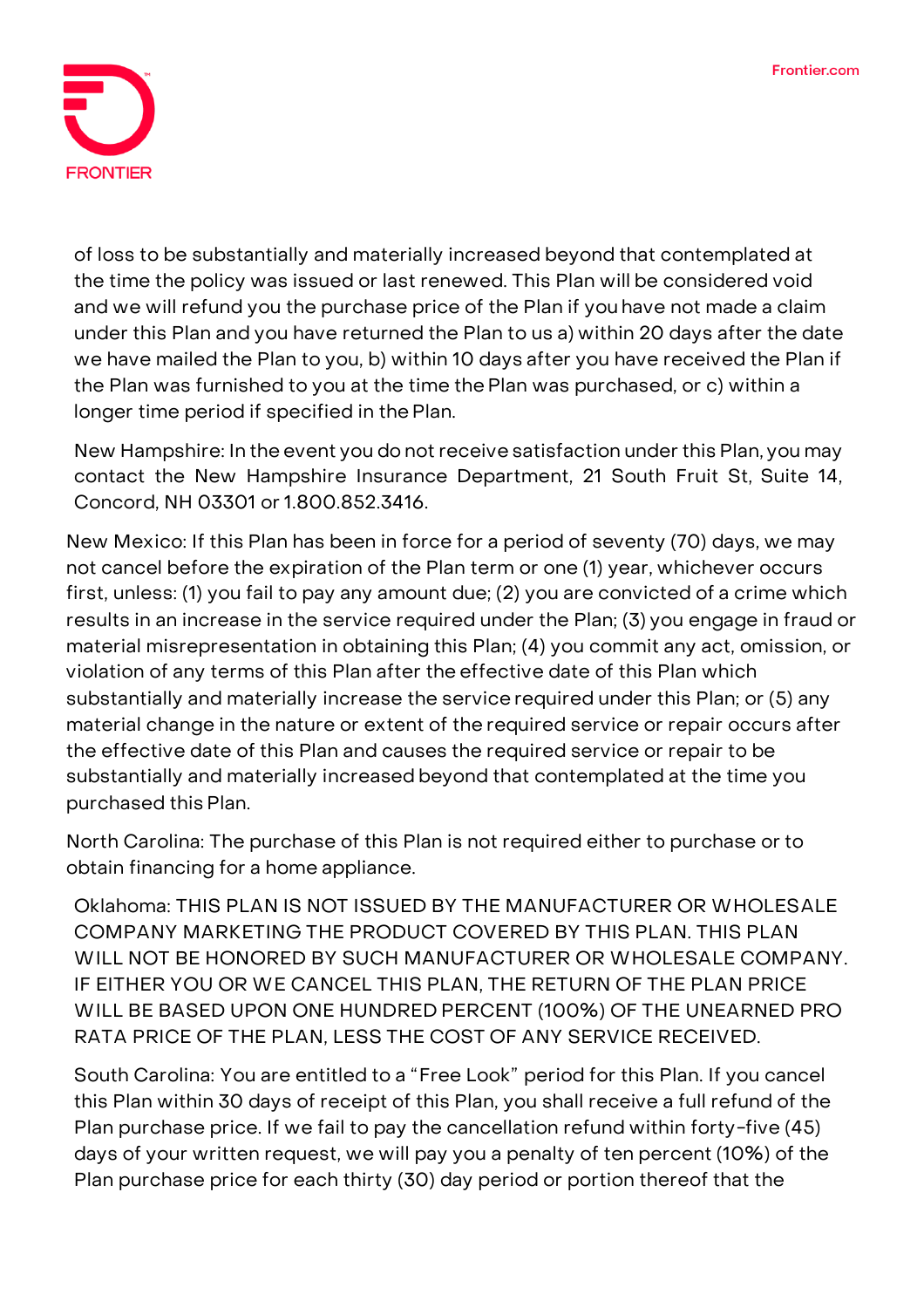

refund and any accrued penalties remain unpaid. To prevent any further damage, please refer to the owner's manual. In the event the service Plan provider does not provide covered service within (60) days of proof of loss by the Plan holder, the Plan holder is entitled to apply directly to the Insurance Company. If the Insurance Company does not resolve such matters within sixty (60) days of proof of loss, they may contact the SC Department of Insurance, P.O. Box 100105, Columbia, SC 29202-3105, 1.800.768.3467.

**Texas:** If you purchased this Plan in Texas, unresolved complaints concerning a provider or questions concerning the registration of a Plan provider or administrator may be addressed to the Texas Department of Licensing and Regulations, PO Box 12157, Austin, TX 78711 or 1.512.463.2906 or 1.800.803.9202. You may apply for reimbursement directly to the insurer if a refund or credit is not paid before the forty-sixth (46th) day after the date on which the Plan is returned to the provider.

**Utah:** Coverage afforded under this Plan is not guaranteed by the Utah Property and Casualty Guarantee Association. If we cancel this Plan due to fraud or material misrepresentation, you will be notified thirty (30) days prior to Plan cancellation. If we cancel this Plan due to nonpayment, you will be notified ten (10) days prior to Plan cancellation. This Plan is subject to limited regulation by the Utah Insurance Department. To file a complaint, contact the Utah Insurance Department, 3110 State Office Building, Salt Lake City, UT 84114 and phone number 1.801.538.3800 or 1.800.439.3805.

**Washington:** This Plan is not a Plan of insurance. This Service Plan is secured by a contractual liability insurance policy provided by Liberty Mutual Insurance Company 175 Berkley Street, Boston, Massachusetts, 02116 or 1.617.357.9500. You may make a claim directly to the insurance company at any time.

**Wisconsin: THIS PLAN IS SUBJECT TO LIMITED REGULATION BY THE WISCONSIN OFFICE OF THE COMMISSIONER OF INSURANCE.** This Plan shall not be cancelled due to unauthorized repair of the covered equipment, unless we are prejudiced by your failure to obtain such authorization. We will not exclude unauthorized repair of the covered equipment, unless we are prejudiced by your failure to obtain such authorization. If this Plan is canceled, no deduction shall be made from the refund for the cost of any service received. This Plan is backed by a contractual liability policy with limits of liability of \$5,000 per claim and \$25,000 in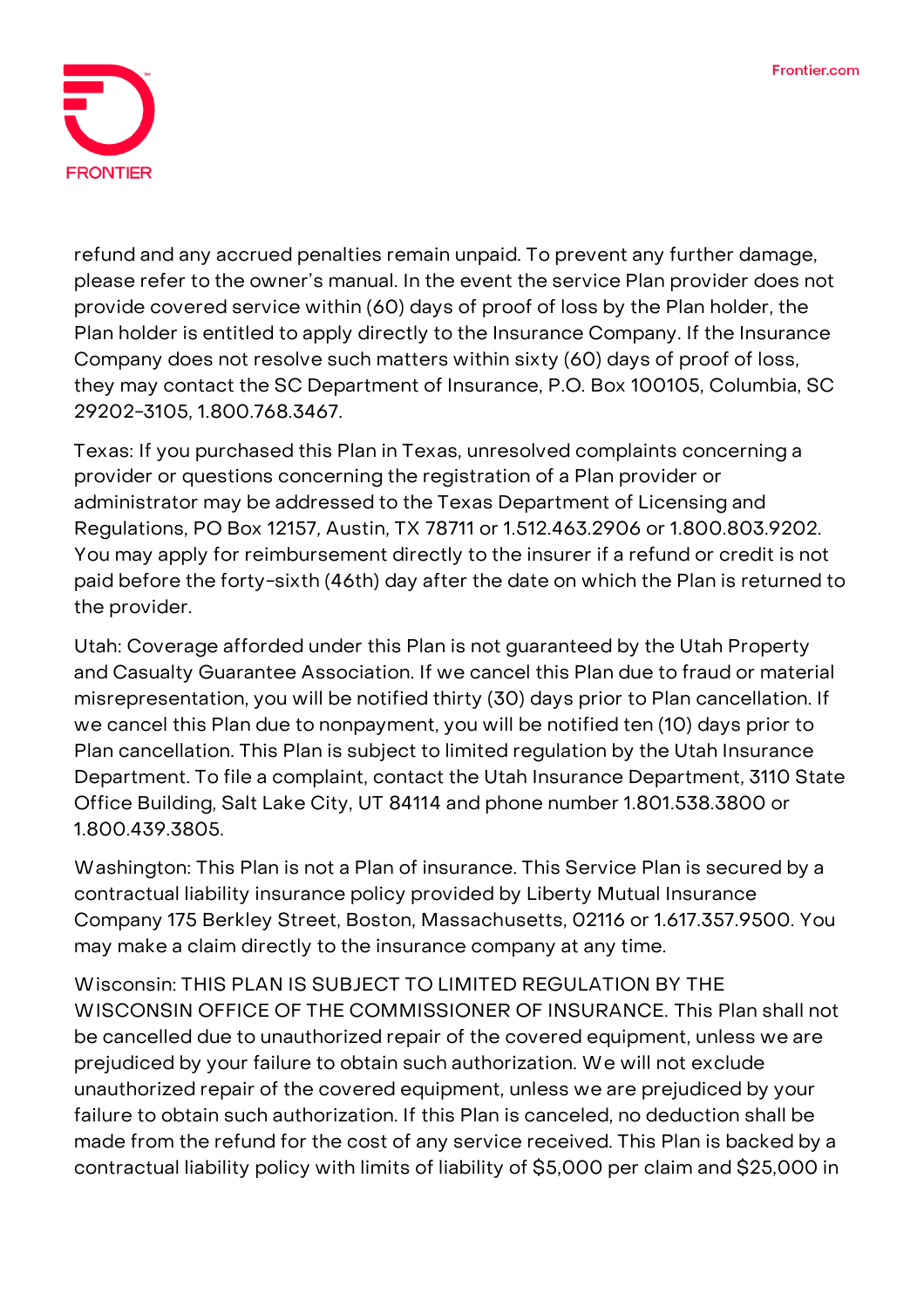

aggregate per Plan.

**Wyoming:** This Plan will be considered void and we will refund you the full purchase price of the Plan or credit your account if you have not made a claim under this Plan and you have returned the Plan to us, a) within 20 days after the date we have mailed the Plan to you, b) within 10 days after you have received the Plan if the Plan was furnished to you at the time the Plan was purchased, or c) within a longer time period if specified in the Plan. A ten percent (10%) penalty per month shall be added to a refund that is not paid or credited within forty-five (45) days after return of the Plan to us. The right to void this Plan applies only to the original Plan purchaser and is not transferable. If we cancel this Plan for reasons other than nonpayment, a material misrepresentation made by you to us or because of a substantial breach of duties by you relating to the product or its use, we will mail a written notice to you at least ten (10) days prior to cancellation. The notice of cancellation shall state the effective date of cancellation and the reason for cancellation.